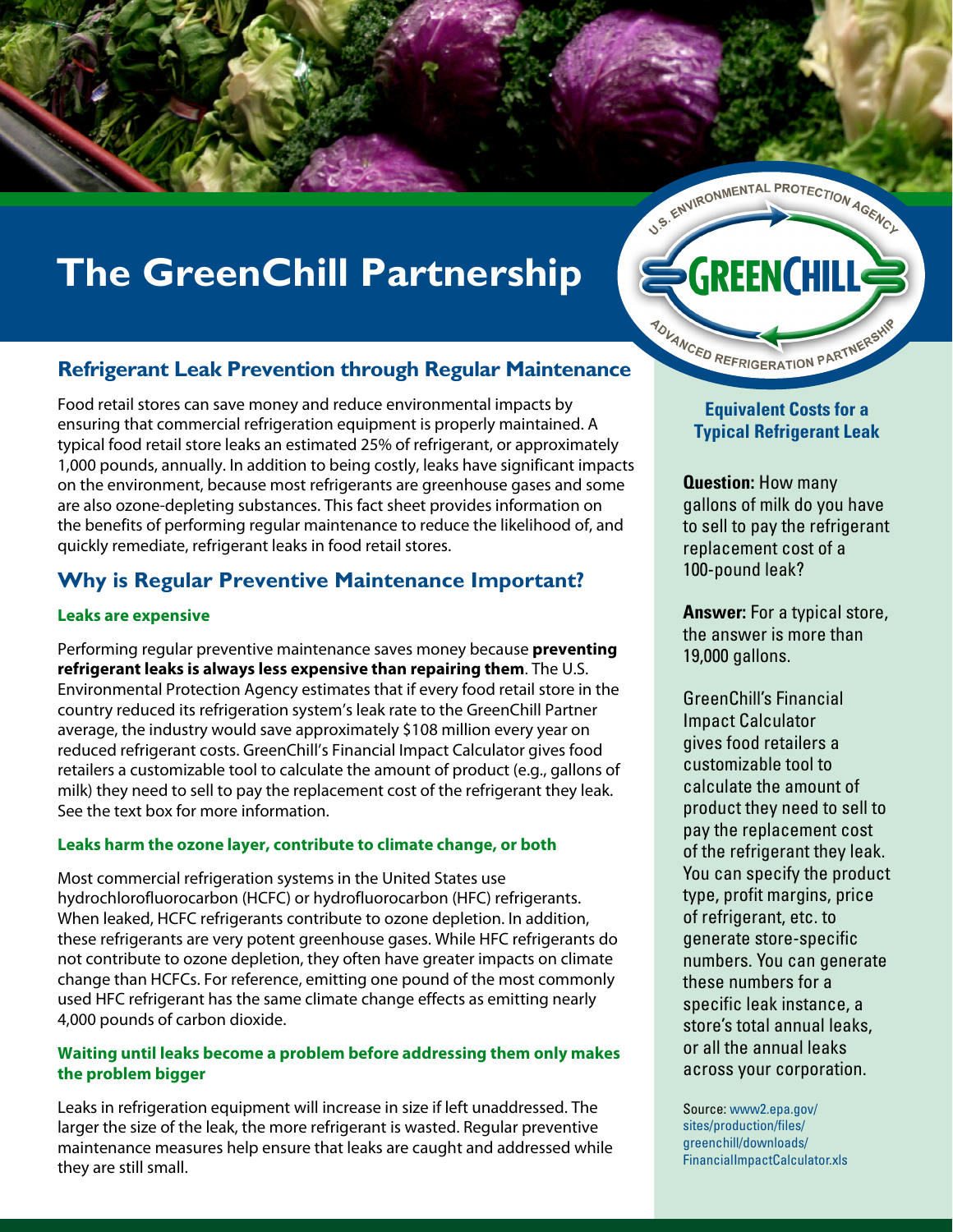## **GreenChill Resources**

#### **Leak Prevention and Repair Guideline**

This guideline provides food retailers with information on best practices for reducing refrigerant leaks from commercial refrigeration systems. www2.epa.gov/sites/ production/files/ documents/ leakpreventionrepairguidelines.pdf

#### **Best Practices for Ensuring Leak-Tight Installations**

This guideline describes a process for testing a refrigeration system for leaks immediately after installation. www2.epa.gov/sites/

production/files/documents/ leakpreventionrepairguidelines.pdf

#### **Best Practices Guideline for Commercial Refrigeration Retrofits**

This guideline provides information on best practices—including leak tightness improvements—for retrofitting HCFC-22 refrigeration systems to use HFC substitutes. www2.epa.gov/sites/production/ files/ documents/retrofit\_ guideline\_august\_2011.pdf

#### **Financial Impact Calculator**

The Financial Impact Calculator gives food retailers a customizable tool to calculate the amount of product (e.g., gallons of milk) they need to sell to pay the replacement cost of the refrigerant they leak. www2.epa.gov/sites/production/ files/ greenchill/downloads/ FinancialImpactCalculator.xls

#### **Regular preventive maintenance can help reduce other costs associated with equipment operation**

Equipment wear and tear reduces energy efficiency. A system that is low on refrigerant must work harder to control desired food temperatures. In addition, there is a greater chance of compressor burnout when equipment is not regularly inspected. Servicing or replacing poorly maintained equipment is expensive and can result in increased impacts on the environment (e.g., due to refrigerant leaks during system repair). Regularly cleaning and inspecting refrigeration equipment helps reduce wear and tear and ensures energyefficient operation.

## **GreenChill Leak Prevention Maintenance Checklist**

This checklist identifies several maintenance measures that can help prevent leaks in commercial refrigeration systems.

- $\Box$  Identify and log the refrigerant level of the receiver of each rack. A drop in the receiver level from a previous reading may indicate a leak in the system.
- $\Box$  Visually check the compressor racks, piping, and valves in the mechanical room for any oil seepage. If oil seepage is observed, use soap bubbles or an electronic leak detector to identify any refrigerant leak and pinpoint the exact location.
- $\Box$  Check the control line temperature of all high-pressure switches at a point that is about 12 inches from the compressor connection. If the temperature is above the mechanical room ambient temperature, it may indicate a leak in the control line, fitting, or control bellows.
- $\Box$  Check the pressure relief valves of each system for refrigerant release. Each relief valve should have a balloon, blow-off cap, or other telltale way to signal that a relief valve has discharged.
- $\Box$  Visually check all air-cooled condensers for oil seepage underneath the unit and on finned coil surfaces.
- $\Box$  Check condenser fan blades for cracking or tearing of the metal, especially at the point where the fan blade is riveted to the hub.
- $\Box$  Check for imbalance in the condenser fan blades and wear in the motor mounts/bolts. Excess vibration in the blades can result in motor mount failure. This can cause the spinning motor to drop and tear the tube sheet, resulting in a high-pressure leak.
- $\Box$  Visually check piping and fittings to ensure that there is no pipe chafing and no excessive stress on piping or fittings from thermal or mechanical pipe movement during operation.
- $\Box$  Work with equipment suppliers to verify that equipment is leak-tight when it leaves the factory, and provide feedback to suppliers if leaks are found in factory-built equipment or subsystems.
- $\Box$  If permanent leak detectors are installed, ensure their proper function.
- $\Box$  Using an electronic leak detector at its most sensitive setting:
	- Slowly move the probe over all mechanical room components.
	- Walk through the sales area of the store and the entire length of the discharge air stream of each refrigerated case.
	- Check each walk-in cooler, freezer, and refrigerated prep area in the store.
	- Check subsurface refrigeration access pits, starting with riser pits.
	- Check accessible overhead refrigeration lines by following the path of the lines.

*This checklist is based on a more detailed list of preventive maintenance measures presented in the GreenChill Leak Prevention and Repair Guideline and input from GreenChill Partners.*